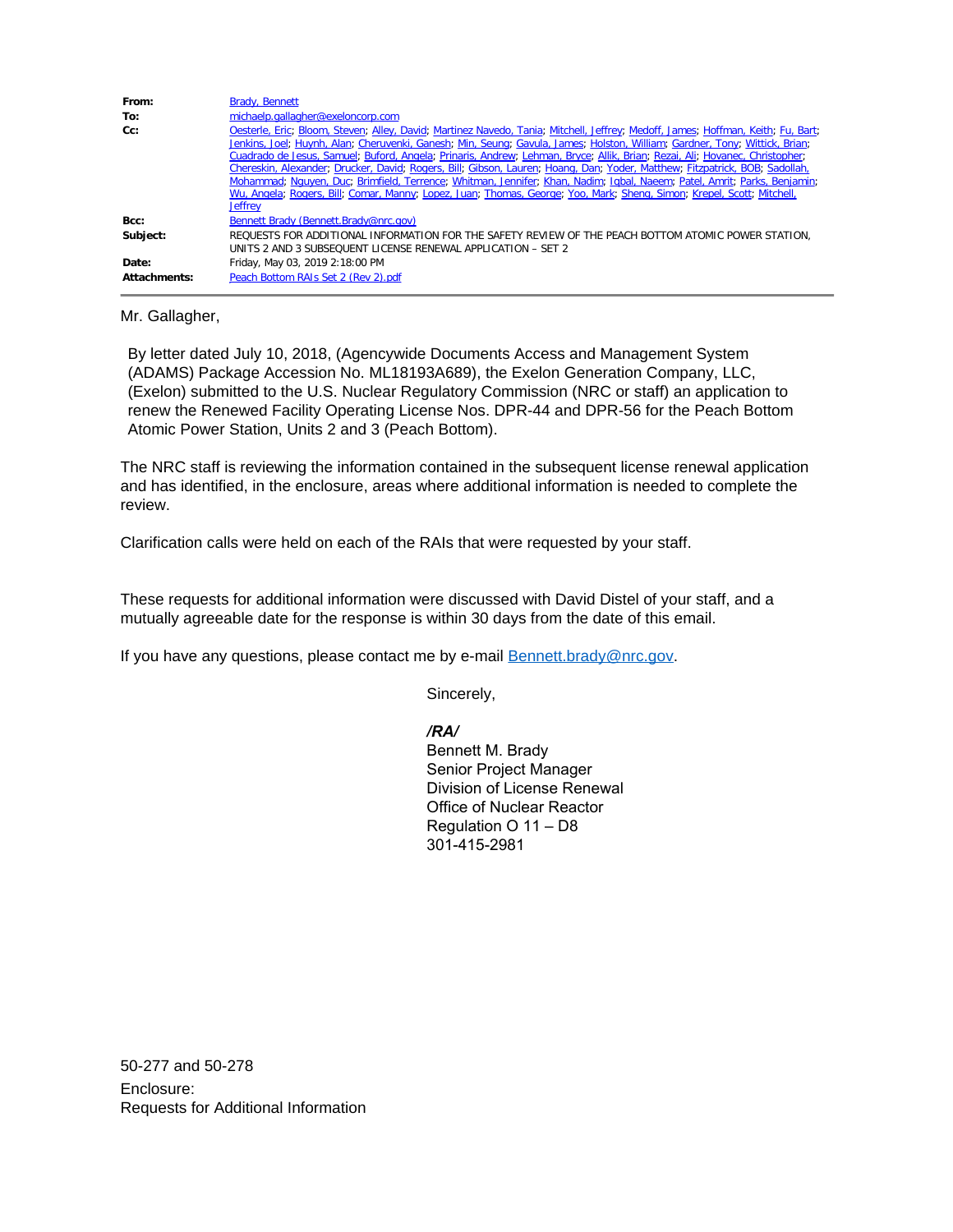### **PEACH BOTTOM ATOMIC POWER STATION, UNITS 2 AND 3 (PEACH BOTTOM) SUBSEQUENT LICENSE RENEWAL APPLICATION (SLRA) REQUESTS FOR ADDITIONAL INFORMATION (RAIS) L-2018-RNW-0012**

## **SAFETY - SET 2**

### **Regulatory Basis:**

10 CFR § 54.21(a)(3) requires an applicant to demonstrate that the effects of aging for structures and components will be adequately managed so that the intended function(s) will be maintained consistent with the current licensing basis for the period of extended operation.

### **1. SLRA Section B.2.1.34 Structures Monitoring**

## **RAI B.2.1.34-1**

### **Background**

SLRA Section B.2.1.34 states that the Structures Monitoring Program will be consistent with the ten [program] elements of GALL-SLR Report AMP XI.S6, "Structures Monitoring". As described in the SRP-SLR and to ensure compliance with the 10 CFR 54.21(a)(3) requirements, for those programs that the applicant claims are consistent with the GALL-SLR Report, the NRC staff will verify that the applicant's programs are consistent with those described in the GALL-SLR Report and/or with plant conditions and operating experience (OE) during the performance of an AMP audit and review.

In SLRA Section B.2.1.34, Exelon included enhancement No. 6 to the Structures Monitoring Program to demonstrate consistency with the "scope of program," "parameters monitored or inspected," and "detection of aging effects" program elements of the GALL-SLR Report AMP XI.S6. This enhancement states, in part, that groundwater chemistry from locations that are representative will be monitored and adverse results will be entered in the corrective action program. The enhancement also states that engineering evaluation will be developed to evaluate the water chemistry results, assess its impact, and determine if additional actions are warranted. Also the SLRA states that inaccessible areas will be inspected when they become accessible.

During the audit the staff reviewed Exelon's Report Nos. 17L0736, 17D0989 and 18B1256, and noted that several monitoring wells have recorded chloride levels above the GALL-SLR Report threshold (i.e., chlorides levels greater than 500 ppm) for aggressive groundwater/soil throughout the year; thus, structures near these locations may be exposed to a non-seasonal aggressive groundwater/soil environment.

For plants with aggressive groundwater/soil, the "detection of aging effects" program element of GALL-SLR Report AMP XI.S6, "Structures Monitoring," recommends the implementation of a plant-specific AMP that accounts for the extent of the degradation experienced to manage the concrete aging during the subsequent period of extended operation (SPEO). The GALL-SLR Report also states that this plant-specific AMP may include evaluations, destructive testing, and/or focused inspections of representative accessible (leading indicator) or below-grade, inaccessible concrete structural elements exposed to aggressive groundwater/soil, on an interval not to exceed 5 years.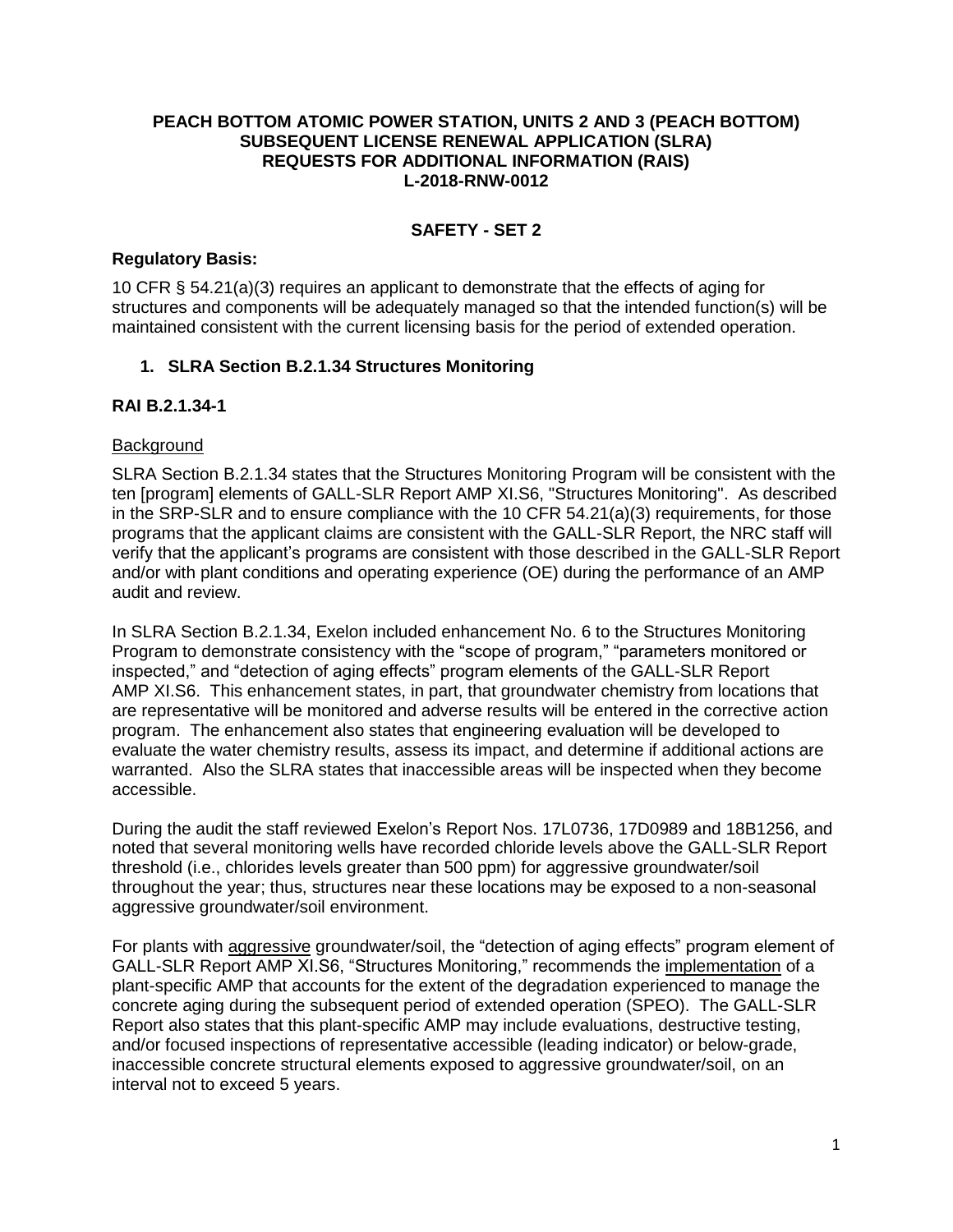### Issue

The enhancement provided in SLRA Section B.2.1.34 which proposes future actions based on future groundwater/soil chemistry analysis is not consistent with the GALL-Report recommendations to implement plant-specific AMP actions to effectively manage concrete aging in structures exposed to an aggressive groundwater/soil environment. OE cited above demonstrates that an aggressive groundwater condition is noted to currently exist.

The staff notes that, when structures are exposed to an aggressive groundwater/soil, the monitoring and evaluation of groundwater chemistry and use of opportunistic inspections on its own may not be sufficient to ensure that all the aging effects associated with concrete structural degradations (e.g. cracking, loss of material due to rebar corrosion, etc.) are being adequately monitored, detected, and managed before any loss of function. The staff also notes that results from opportunistic inspections performed in other structures not exposed to an aggressive groundwater/soil environment may not be a representative indicator of those structures exposed to an aggressive groundwater/soil environment.

### Request

.

1. Clarify the statement of consistency of SLRA Section B.2.1.34 that the Structures Monitoring Program will be consistent with the ten [program] elements of GALL-SLR Report AMP XI.S6, considering that the GALL recommended plant specific AMP associated with known aggressive groundwater has not been developed.

If a plant specific AMP will be developed, describe the plant-specific program actions or enhancements that will be implemented to ensure that the aging effects associated with inaccessible concrete structural elements exposed to an aggressive groundwater/soil environment are adequately managed during the SPEO, or provide a technical justification for not implementing plant-specific actions.

### **2. Scoping and Screening Review for Fire Protection Program**

### Regulatory Basis

The plant-specific current licensing basis (CLB) must be maintained during the subsequent license renewal term in the same manner and to the same extent as during the extended and original licensing term. In implementing these two principles, the rule in 10 CFR 54.4, "Scope," defines the scope of license renewal as those plant SSCs, as well as the process used to identify the SSCs that are subject to an aging management review, as required by 10 CFR 54.21(a)(1); (a) that are safety-related; (b) whose failure could affect safety-related functions; and (c) that are relied on to demonstrate compliance with the NRC's regulations for fire protection, environmental qualification, pressurized thermal shock, anticipated transients without scram, and station blackout. In particular, Section 54.4(a)(3) of 10 CFR includes within the scope of license renewal all SSCs relied on in safety analyses or plant evaluations to perform a function that demonstrates compliance with Commission's regulations for fire protection, 10 CFR 50.48.

In accordance with the criteria of 10 CFR 54.29(a), the staff must evaluate whether actions have been identified and have been or will be taken with respect to managing the effects of aging during the second period of extended operation, such that there is reasonable assurance that the activities authorized by the subsequent renewed license will continue to be conducted in accordance with the CLB.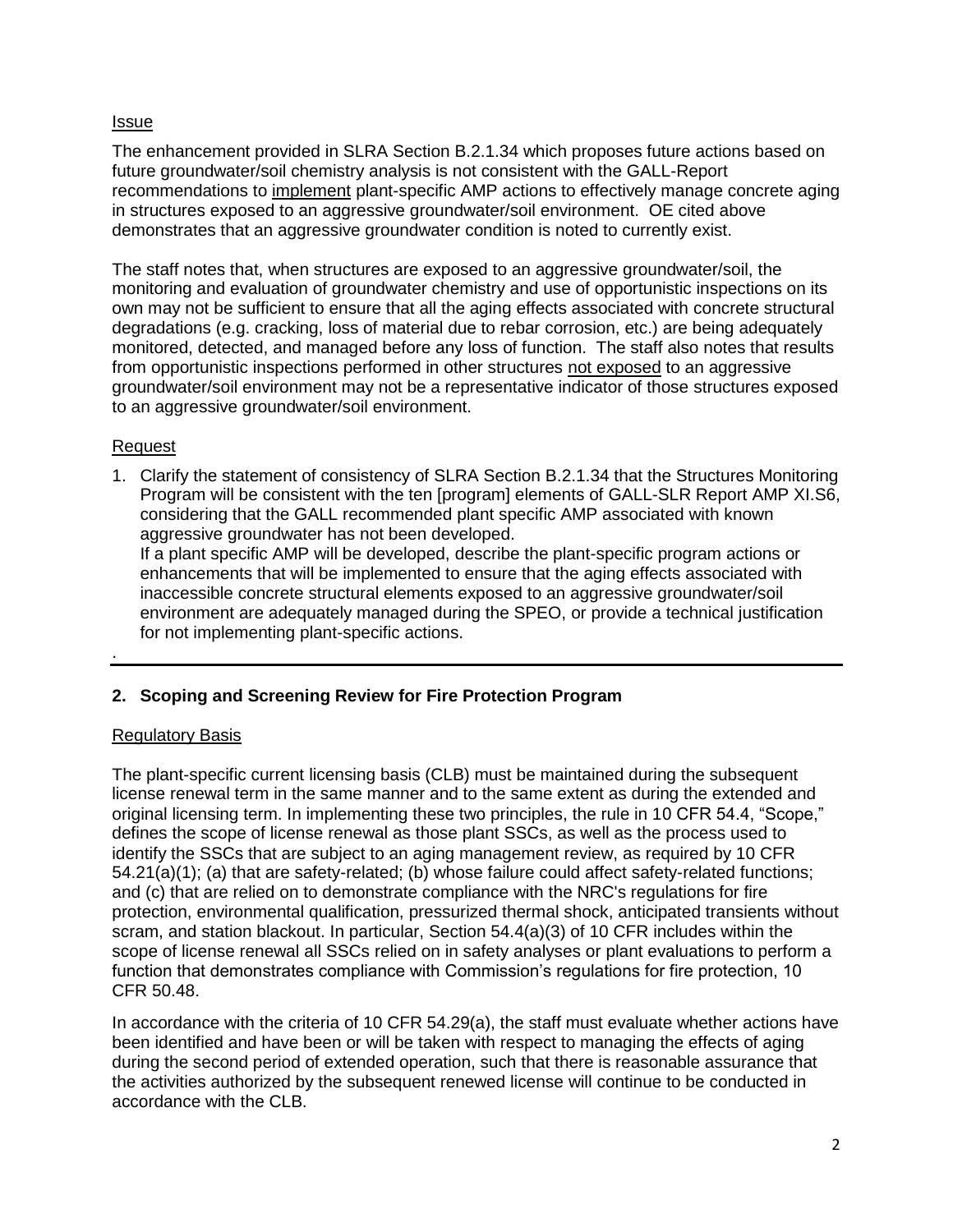To complete its review and enable making a finding under Section 54.29(a) of 10 CFR, the staff requires additional information regarding the matters described below.

# **RAI 2.3.3.14-1**

## Background:

For Peach Bottom Atomic Power Station, Units 2 and 3, the staff reviewed the subsequent license renewal application (SLRA); NUREG-1769, "Safety Evaluation Report Related to License Renewal of Peach Bottom Atomic Power Station, Units 2 and 3," March 2003, ADAMS Package Accession No. ML031010136; SLRA drawings, Updated Final Safety Analysis Report (UFSAR), Sections 7.1.6.2, 10.12, and fire protection program, and the following fire protection current licensing basis (CLB), documents listed in Peach Bottom Atomic Power Station, Units 2 and 3 license condition 2.C.4:

### .*Issue:*

The following boundary drawings show the fire protection systems/components as not within the scope of license renewal (i.e., not colored in green):

| Systems/Components                                       | Location  |
|----------------------------------------------------------|-----------|
| <b>Auxiliary Boiler Building Fire Suppression System</b> | B8 and C8 |
| West Side Dewatering Building Water Curtain              | H6        |
| <b>Post Indicator Valves</b>                             | E3, G6    |
|                                                          |           |

### Request:

Verify whether the fire protection systems and components listed above are within the scope of license renewal in accordance with 10 CFR 54.4(a) and whether they are subject to an aging management review in accordance with 10 CFR 54.21(a)(1). If they are not within the scope of license renewal and are not subject to an aging management review, the staff requests that the applicant provide justification for the exclusion.

## **RAI 2.3.3.14-2**

## Background:

For Peach Bottom Atomic Power Station, Units 2 and 3, the staff reviewed the subsequent license renewal application (SLRA); NUREG-1769, "Safety Evaluation Report Related to License Renewal of Peach Bottom Atomic Power Station, Units 2 and 3," March 2003, ADAMS Package Accession No. ML031010136; SLRA drawings, Updated Final Safety Analysis Report (UFSAR), Sections 7.1.6.2, 10.12, and fire protection program, and the following fire protection current licensing basis (CLB), documents listed in Peach Bottom Atomic Power Station, Units 2 and 3 license condition 2.C.4:

A pressure maintenance system or jockey pump is installed on fire water supply systems in order to maintain system pressure while tolerating small fluctuations so the main fire pump does not start until a fire is present. The pressure maintenance system prevents frequent starting of the main fire pumps by maintaining pressure in the fire water supply system.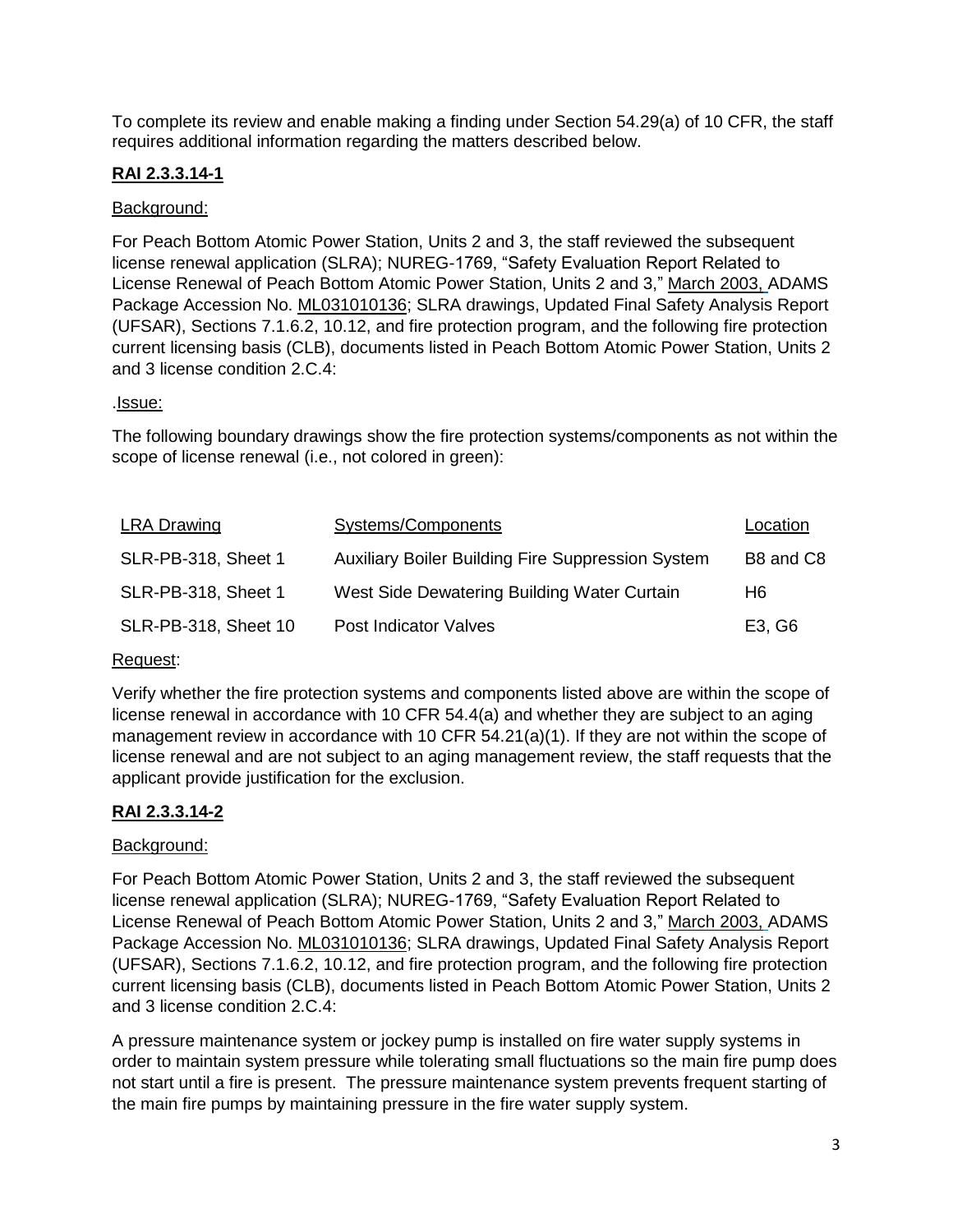## Issue:

Section 2.3.3.14 and Table 2.3.3-14 of the SLRA does not include a pressure maintenance system or jockey pump within the scope of subsequent license renewal in accordance with 10 CFR 54.4(a) and subject to an aging management review in accordance with 10 CFR 54.21(a)(1)

### Request:

Verify whether a pressure maintenance system or jockey pump is in the scope of license renewal in accordance with 10 CFR 54.4(a) and subject to an aging management review in accordance with 10 CFR 54.21(a)(1). If it is excluded from the scope of license renewal and not subject to an aging management review, the staff requests that the applicant provide justification for the exclusion.

## **RAI 2.3.3.14-3**

### Background:

For Peach Bottom Atomic Power Station, Units 2 and 3, the staff reviewed the subsequent license renewal application (SLRA); NUREG-1769, "Safety Evaluation Report Related to License Renewal of Peach Bottom Atomic Power Station, Units 2 and 3," March 2003, ADAMS Package Accession No. ML031010136; SLRA drawings, Updated Final Safety Analysis Report (UFSAR), Sections 7.1.6.2, 10.12, and fire protection program, and the following fire protection current licensing basis (CLB), documents listed in Peach Bottom Atomic Power Station, Units 2 and 3 license condition 2.C.4:

### Issue:

Table 2.3.3-14 of the SLRA does not include the following fire protection components:

- diesel engine jacket water heat exchanger and portions of the diesel fuel oil system and
- starting air system supplied by a vendor on a diesel generator skid including heat exchanger and muffler
- fire hose connections, hose racks
- flexible hoses
- standpipe risers
- restricting orifice, flow elements, metal flex connection
- seismic support for standpipes system piping
- floor drains for removal of fire water
- fire wraps
- radiant heat shields
- seismic gap covers
- structural steel fire proofing

### Request:

Verify whether the fire protection components listed above are within the scope of license renewal in accordance with 10 CFR 54.4(a) and whether they are subject to an aging management review in accordance with 10 CFR  $54.21(a)(1)$ . If they are not within the scope of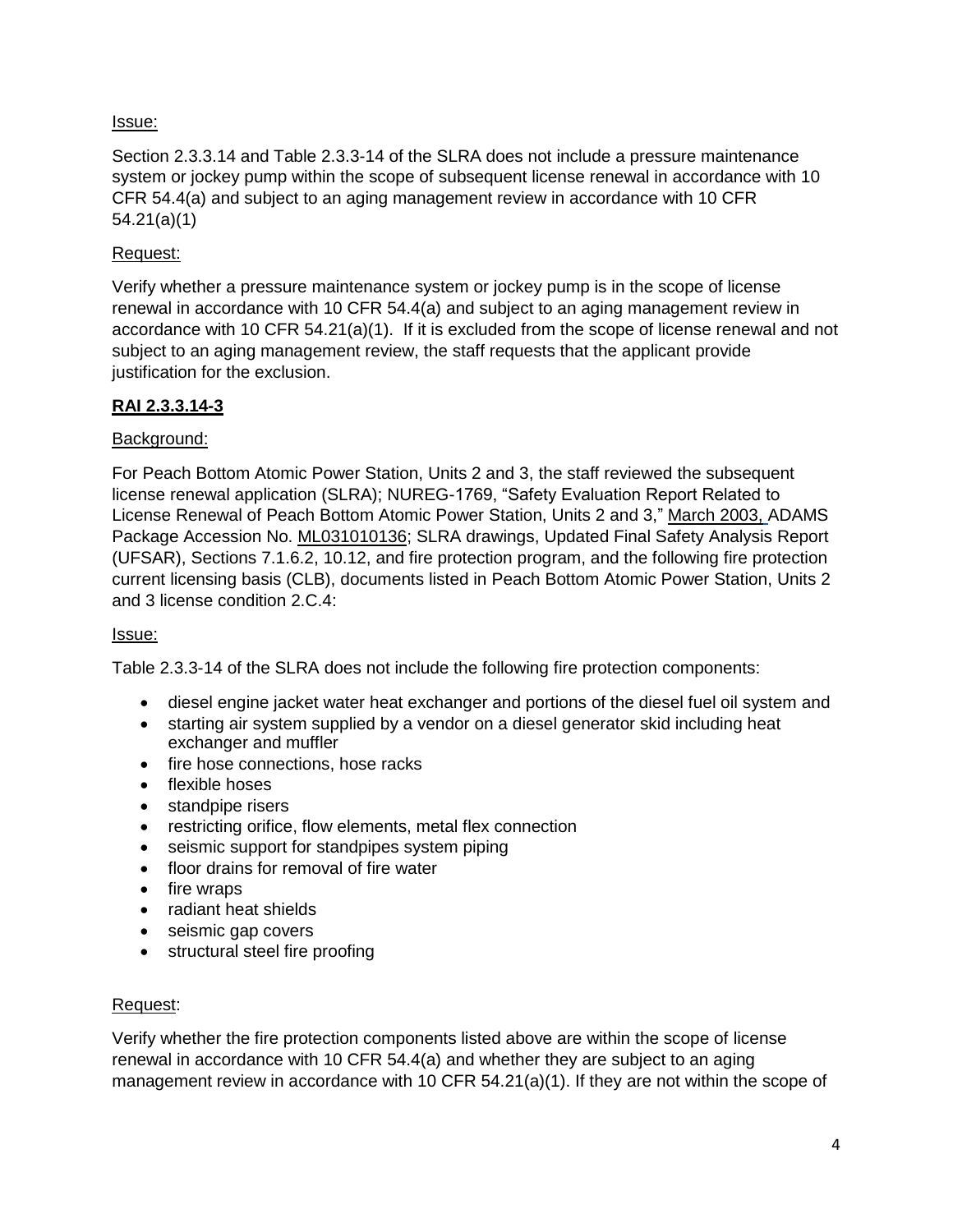license renewal and are not subject to an aging management review, the staff requests that the applicant provide justification for the exclusion.

## 3. **SLRA Table 3.5.2-5 Cracking Due to Stress Corrosion Cracking (SCC) For Stainless Steel (SS) Refueling Bellows Assemblies**.

### Regulatory Basis

10 CFR § 54.21(a)(3) requires an applicant to demonstrate that the effects of aging for structures and components will be adequately managed so that the intended function(s) will be maintained consistent with the current licensing basis for the period of extended operation.

## **RAI 3.5.2.2.1.6-1**

## **Background**

SLRA Table 3.5.2-5, "Containment Structure," as amended by Exelon's letter dated January 23, 2019, credits the One-Time Inspection Program to manage cracking due to stress corrosion cracking (SCC) for stainless steel (SS) refueling bellows assemblies. Exelon associated these Table 2 AMR items with GALL-SLR Report item III.B2.T-37a, and cited generic note A to state that the AMR line items are consistent with the GALL-SLR Report item for the component, material, environment and aging effect.

GALL-SLR Report item III.B2.T-37a is associated with SRP-SLR Table 3.5-1, item 100, which recommends that aluminum or SS support members, welds, bolted connections, or support anchorage to building structure components be managed for loss of material due to pitting and crevice corrosion, and cracking due to SCC by either the One-Time Inspection Program, the Structures Monitoring Program, or the External Surfaces Monitoring of Mechanical Components Program. SRP-SLR Section 3.5.2.2.2.4, associated with Table 3.5-1, item 100, recommends a further evaluation of the program to ensure that an adequate program is credited to manage the aging effects.

### Issue

For the AMR items associated with SS refueling bellows assemblies in SLRA Table 3.5.2-5, the staff identified the following issues:

1. The SLRA AMR line items credit the SLRA One-Time Inspection Program to manage cracking due to SCC and loss of material due to pitting and crevice corrosion for SS refueling bellows assemblies, however the SLRA does not provide sufficient information to demonstrate how the program will adequately manage the aging effects for these components to ensure that the intended function(s) will be maintained consistent with the current licensing basis. The staff notes that the proposed new One-Time inspection program uses general visual inspections to detect aging effects in order to demonstrate that unacceptable degradation is not occurring (or leads to management of aging effects if present). However, it is not clear whether cracking due to SCC can be reliably identified through a general visual examination as opposed to a more detailed examination. Therefore, the staff needs additional information to assess whether the One-Time inspection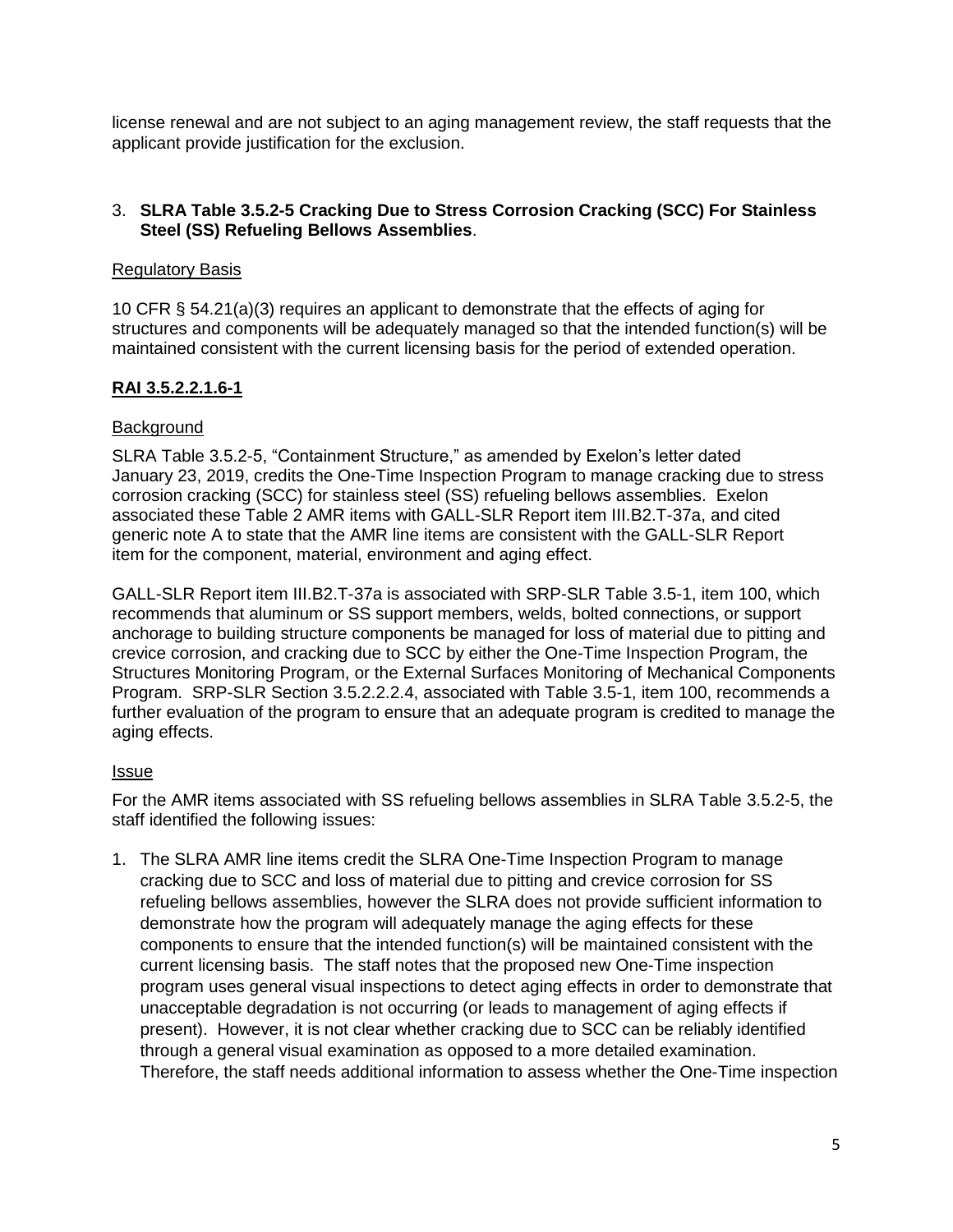program is acceptable to address the aging effect of cracking due to SCC for refueling bellows assemblies.

2. The SLRA AMR line items cite generic Note A, indicating that they are consistent with GALL-SLR for component, material, environment and aging effect. However, it does not appear that these items are consistent with the identified GALL-SLR Report item III.B2.T-37a for the component type. The staff notes that the associated GALL-SLR Report item addresses structural components with a structural support function (e.g. support members, welds, bolted connections, etc.), and was not intended to generally address other components having a different type of function (e.g. bellows that function as a water retaining/boundary). The staff also notes that other SRP-SLR Table 3.5-1 items, associated with the further evaluation in Section 3.5.2.2.1.6, may address this type of component and function (e.g. Table 1 items 10, 27, 39, etc.).

## Request

- 1. Describe how the SLRA One-Time Inspection Program will adequately manage the aging effects for refueling bellows components so that the intended functions will be maintained consistent with the current licensing basis through the subsequent period of extended operations.
- 2. Clarify the statement of consistency with regards to component type for the refueling bellows components that cited generic note A in SLRA Table 3.5.2-5, and the associated SLRA Sections 3.5.2.2.2.4 and/or 3.5.2.2.1.6.
	- **4 SLRA Section 4.3.6.1 BWR reactor vessel internal (RVI) fatigue analyses**

## Regulatory Basis

In accordance with 10 CFR 54.21(c)(1), a list of time-limited aging analyses, as defined in 10 CFR 54.3, must be provided. The applicant shall demonstrate that: (i) the analyses remain valid for the period of extended operation; (ii) the analyses have been projected to the end of the period of extended operation; or (iii) the effects of aging on the intended function(s) will be adequately managed for the period of extended operation.

# **RAI 4.3.6.1-1**

## **Background**

SLRA Section 4.3.6.1 addresses the generic fatigue analyses for various BWR reactor vessel internal (RVI) components as a time-limited aging analysis (TLAA). In the section, the applicant projected the reactor vessel internal fatigue analyses through the subsequent period of extended operation and dispositioned the TLAA in accordance with 10 CFR 54.21(c)(1)(ii).

SLRA Section 4.3.6.1 also indicates that the generic 40-year design cumulative usage factor (CUF) values are based on the severities of various normal, upset, emergency, or faulted transients and numbers of the transient cycles. The applicant further stated that the 40-year CUF values were multiplied by two to obtain 80-year CUF (non-environmental) values since the units would have to experience twice as many actual transient cycles than originally assumed for the 40-year operation.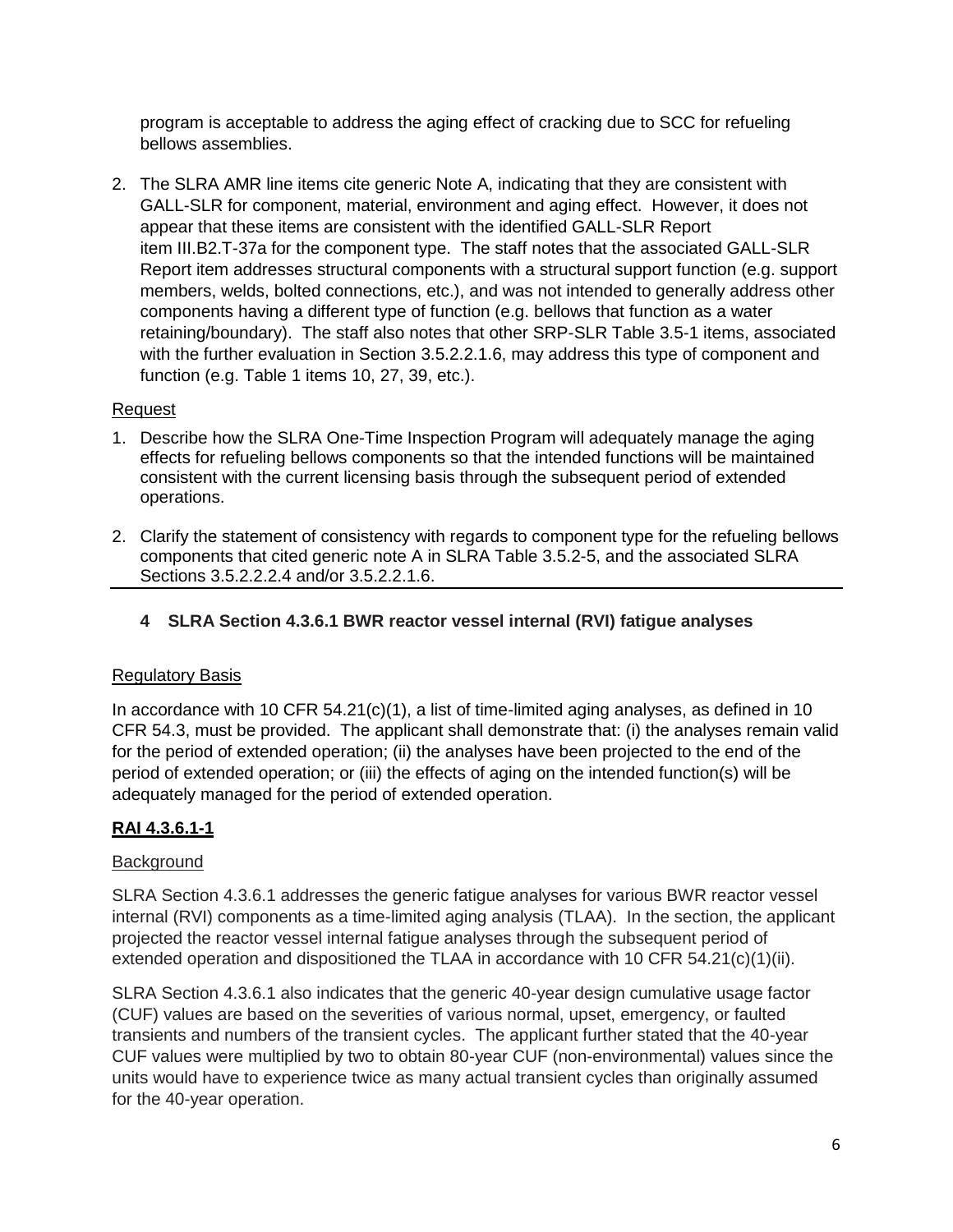Note 1 of SLRA Tables 4.3.1-1 and 4.3.1-2 indicates that transient cycle numbers 1 through 28 are based on the original GE reactor thermal cycle diagrams. Note 1 of the SLRA tables also indicates that transient numbers 29 through 33 were added since the transients are associated with other transients that contribute to fatigue usage. Transient numbers 29, 30, 31, 32 and 33 are the following transients: No. 29, "SRV [safety relief valve] LIFT;" No. 30, "Loss of RWCU [reactor water cleanup] and Restart of RWCU;" No. 31, "Operating-Basis Earthquake;" No. 32, "Faulted Condition – Safe Shutdown Earthquake;" and No. 33, "FW [feedwater] Temp Reduction."

## Issue

Given the addition of transient numbers 29 through 33 to the original design transients (GE reactor thermal cycle diagrams), the staff found that the transients analyzed in the generic RVI fatigue analyses may not have considered the effects of PBAPS transient numbers 29 through 33 on RVI fatigue.

## Request

Please clarify whether the TLAA evaluation for the generic BWR RVI fatigue analyses considers the effects of PBAPS transient numbers 29 through 33 on RVI fatigue. If the effects of these transients are not considered, provide justification for the omission.

## **5. SLRA Section 2.3.2 Engineered Safety Features and Section 2.3.3 Auxiliary Systems**

### Regulatory Basis

## **10 CFR 54.4(a) "Scope"** reads in part:

(a) Plant systems, structures, and components within the scope of this part are--

(1) Safety-related systems, structures, and components which are those relied upon to remain functional during and following design-basis events (as defined in 10 CFR 50.49 (b)(1)) to ensure the following functions--

(i) The integrity of the reactor coolant pressure boundary;

(ii) The capability to shut down the reactor and maintain it in a safe shutdown condition; or

(iii) The capability to prevent or mitigate the consequences of accidents which could result in potential offsite exposures comparable to those referred to in § 50.34(a)(1), § 50.67(b)(2), or § 100.11 of this chapter, as applicable. …

### **54.21(a) "Contents of application--technical information"** reads in part:

Each application must contain the following information:

(a) An integrated plant assessment (IPA). The IPA must--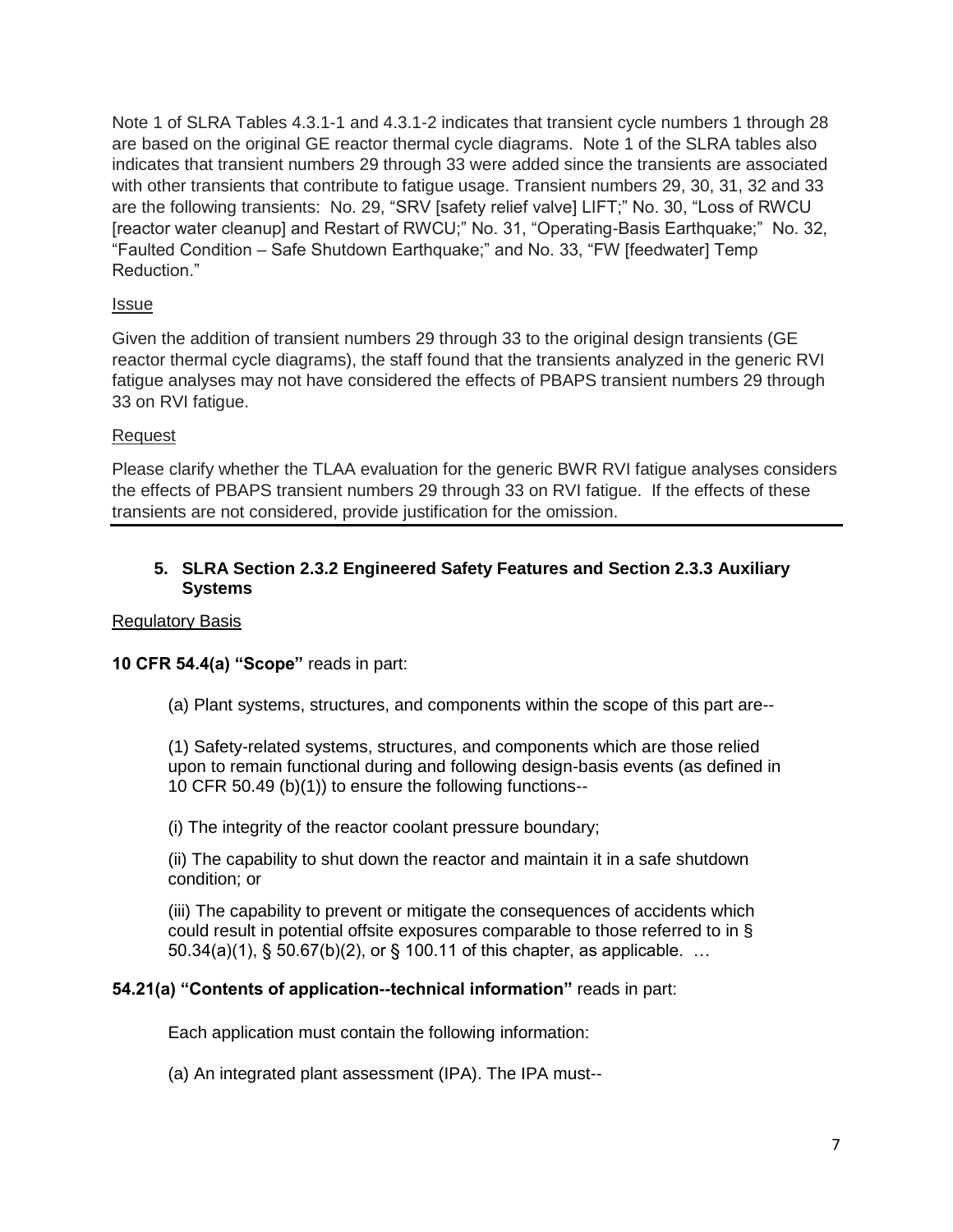(1) For those systems, structures, and components within the scope of this part, as delineated in § 54.4, identify and list those structures and components subject to an aging management review. Structures and components subject to an aging management review shall encompass those structures and components--

(i) That perform an intended function, as described in § 54.4, without moving parts or without a change in configuration or properties.

# **5a Secondary Containment System (SLRA Section 2.3.2.7)**

# **RAI 2.3.2.7-1**

# Issue

Sheet 1 "*Unit 2 & Common*" and Sheet 2 "*Unit 3*" of SLRA Drawing SLR-PB-M-391 and displays four occurrences on each Sheet:

| "Unit 2 & Commons"                 | " $l$ Jnit $3$ "                   |
|------------------------------------|------------------------------------|
| Valves AO-20452 / 3 Coordinate F-7 | Valves AO-30452 / 3 Coordinate F-7 |
| Valves AO-20457 / 8 Coordinate E-7 | Valves AO-30457 / 8 Coordinate E-7 |
| Valves AO-20459 /-20460 Coord D-7  | Valves AO-30459 /-30460 Coord D-7  |
| Valves AO-20461 / 2 Coordinate F-4 | Valves AO-30461 / 2 Coordinate F-4 |

# where:

- I. the inboard piping penetrating the Reactor Building wall (i.e., Secondary Containment Boundary) from each set of two Safety Related (SR) Secondary Containment Isolation Valves (SCIVs) is not indicated as being subject to Aging Management Review (AMR). In addition,
- II. the connected piping/ductwork on the outboard side of each set of two SR SCIVs is also not indicated as being subject to AMR.

It appears that the inboard piping all the way through Reactor Building wall (i.e., Secondary Containment penetration) is an integral part of the Secondary Containment Boundary. It also appears that the outboard piping fits the scoping criterion entitled "Connected to and Provide Structural Support for Safety-Related SSCs" as contained in LRA Section 2.1.5.1 "Nonsafety-Related Affecting Safety-Related – 10 CFR 54.4(a)(2)."

The staff's review of SLRA Section 2.4.16 "Reactor Building" determined that the SLRA did not provide the reason(s) for not subjecting these components to AMR.

# Request

Please identify where the SLRA addresses the AMR for the inboard and outboard piping and structural supports (i.e., where applicable) on the subject Unit 2 and Unit 3 SLRA Drawings. If not addressed elsewhere, provide a justification for not including these "Component Types" and their associated "Environments" in the aging management program.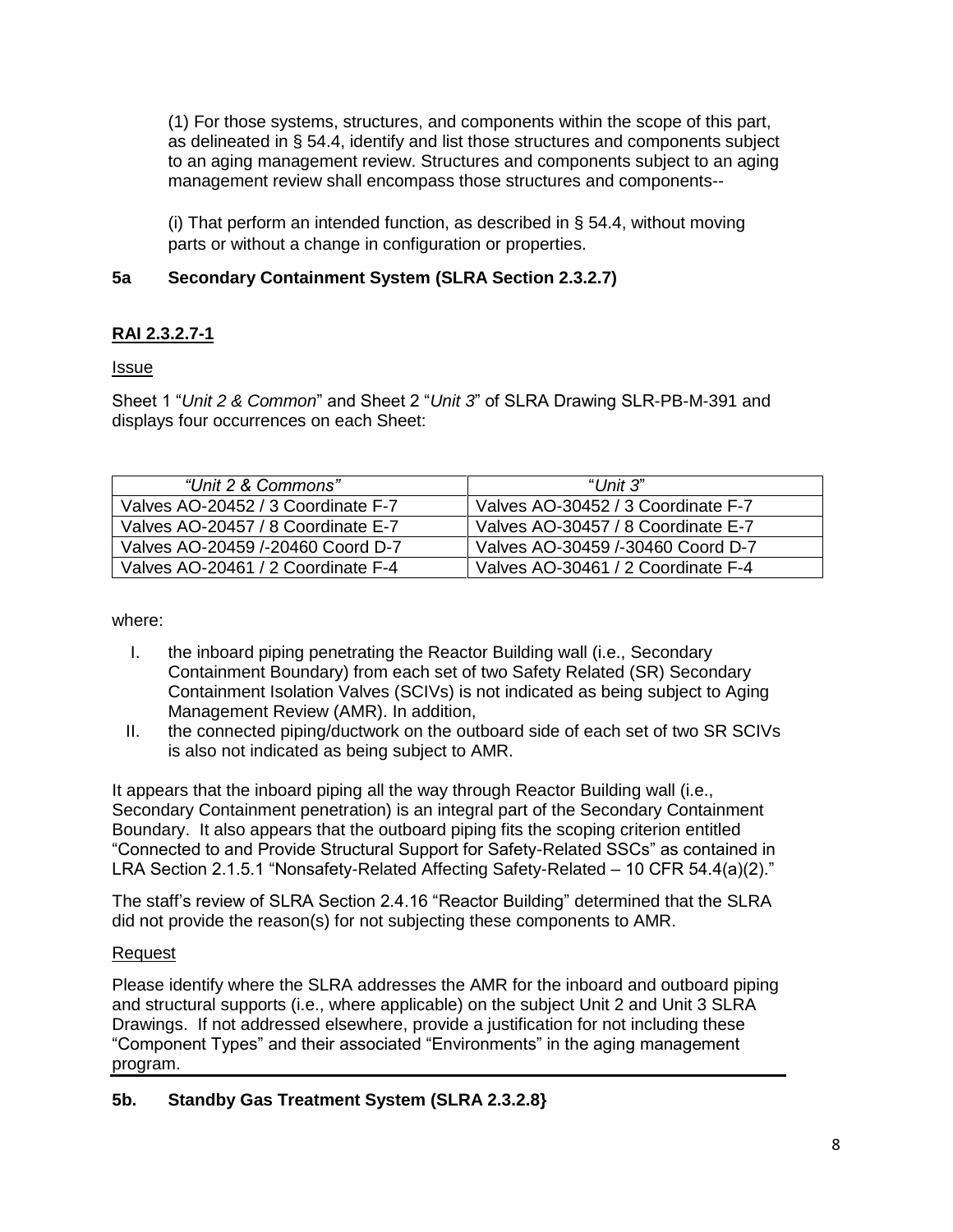# **RAI 2.3.2.8-1**

### Issue

Sheet 1 "*Unit 2 & Common*" and Sheet 2 "*Unit 3*" of SLRA Drawing SLR-PB-M-391 and displays two occurrences on each Sheet:

| "Unit 2 & Commons"                 | "Unit $3$ "                        |
|------------------------------------|------------------------------------|
| Valves AO-20470-1 / -2 Coord. B-4  | Valves AO-30470-1 / -2 Coord. B-4  |
| Valves AO-20463 / 4 Coordinate E-2 | Valves AO-30463 / 4 Coordinate E-2 |

where:

- I. the piping/ductwork penetrating Refuel Floor from each set of two Safety Related (SR) SGTS Isolation Valves, (e.g. AO-20470-1/2) is not indicated as being subject to Aging Management Review (AMR).
- II. the connected piping/ductwork on the outboard side of each set of two SR Secondary Containment Isolation Valves (SCIVs) (e.g. AO-20463/4) is also not indicated as being subject to AMR.

These piping/ductwork sections fit the scoping criterion entitled "Connected to and Provide Structural Support for Safety-Related SSCs" as contained in LRA Section 2.1.5.1 "Nonsafety-Related Affecting Safety-Related – 10 CFR 54.4(a)(2)." As such, it appears that these piping/ductwork sections are subject to AMR.

The staff's review of SLRA Section 2.4.16 "Reactor Building" determined that the SLRA did not provide the reason(s) for not subjecting these components to AMR.

### Request

Please identify where the SLRA addresses the AMR for these piping/ductwork sections and structural supports on the subject Unit 2 and Unit 3 SLRA Drawings. If not addressed elsewhere, provide a justification for not including these "Component Types" and their associated "Environments" in the aging management program.

## **5c Battery and Emergency Switchgear Ventilation System (SLRA Section 2.3.3.3)**

## **RAI 2.3.3.3-1**

Issue

SLRA Section 2.3.3.3 reads in part: "*3. Relied upon in safety analyses or plant evaluations to perform a function that demonstrates compliance with the Commission's regulations for Fire Protection (10 CFR 50.48). The Battery and Emergency Switchgear Ventilation System is relied*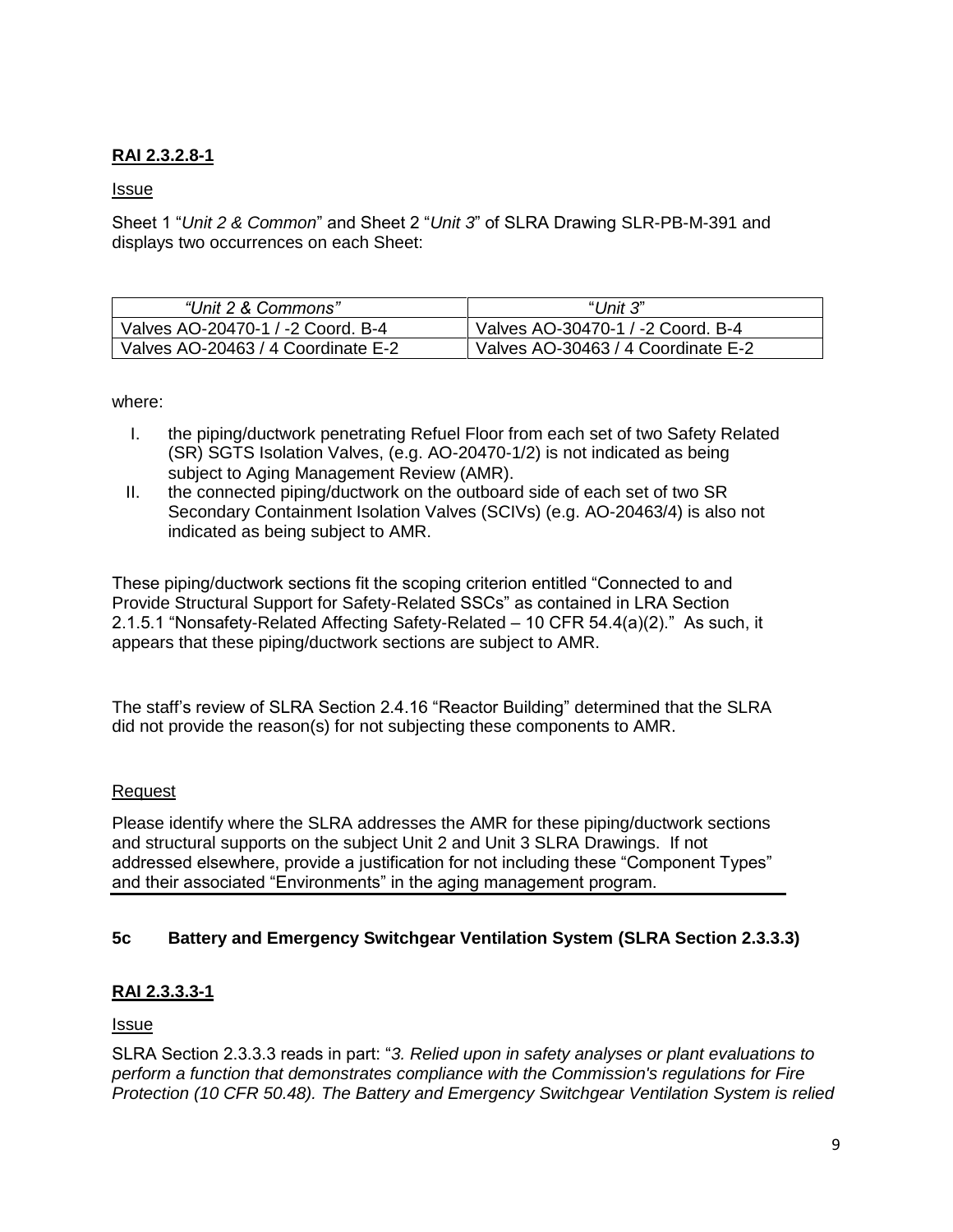*upon to be operable during and following a fire event for explosion protection. 10 CFR 54.4(a)(3)*"

Sheet 1 "*Unit Common Only*" of SLRA Drawing SLR-PB-M-399 "License Renewal Drawing Emergency Switchgear, Battery Room, Laboratory Supply & Exhaust" shows Component Types such as:

- a) Heat Exchanger Housings (@ Coordinates C-5 and F-5 0AE073 & 0BE073); and
- b) Filter Housing & Instrument Tubing (@ Coordinate D-7 Roll Filter 00F043).

Items "a" & "b" are indicated as being subject to Aging Management Review. In contrast, Table 2.3.3-3 "Battery and Emergency Switchgear Ventilation System - Components Subject to Aging Management Review" does not list these "Component Types" and the respective "Intended Function."

With respect to Item "a)", based on the staff's review of SLRA Table 3.3.2-1 "Auxiliary Steam System -- Summary of Aging Management Evaluation" does not appear to address the internal/external surfaces of the heat exchanger housings. The SLRA Drawing contains Note 5 which reads "*The Heating Coils Consists of Heating Coils Located in The HVAC Housing. The Heating Coils Are Evaluated with The Auxiliary Steam System for Aging Management Review. The Air Side Components Do Not Perform an Intended Function and Are Not in Scope for License Renewal."* The Air Side Components would appear to consist of the external tube side of the heating coil and the HVAC housing. Table 3.3.2-1 addresses the aging management of the external tube side of the heating coil but not the internal/external surfaces of the HVAC housing which could have an Intended Function of "Pressure Boundary" with respect to the Battery and Emergency Switchgear Ventilation System. Preserving the "Pressure Boundary" of the HVAC heater housing is important to the Battery and Emergency Switchgear Ventilation System function of eliminating explosive gases by ventilating the battery rooms with fresh outside air (i.e., free of potentially toxic smoke and/or chemical vapors from internal the internal chambers of the power block).

From the staff's review of the electronic documents 1 "Aux Steam Screening, Rev. 0" and #3 'Batt Sw HVAC Screening rev 2" on the Exelon portal no line item exists with appropriate internal and external environments for the heater coil HVAC housings of 0AE073 & 0BE073

With respect to Item "b)", The SLRA Drawing contains Note 3 which reads "*The Filter Media Is Periodically Replaced, And Therefore Are Short Lived and Not Subject to Aging Management Review*". This note is applicable to the filter media of Item "b".

However, the Note does not preclude the need to manage the aging effects of the filter housing and the instrument tubing to "DPI00018" and "DPS00018" to preserve the "Intended Function" of "Pressure Boundary." From the staff's review of the above documents, a line item for the "Component Type" of "Ducting and Components" exists with appropriate internal and external environments for the Roll Filter 00F043 housing. However, the SLRA Drawing does not indicate that the upstream and downstream instrument tubing associated with this filter is subject to AMR with an Intended Function of "Pressure Boundary." Preserving the "Pressure Boundary" of the systems ductwork and its connected instrument tubing is important to the Battery and Emergency Switchgear Ventilation System function of eliminating explosive gases by ventilating the battery rooms with fresh outside air (i.e., free of potentially toxic smoke and/or chemical vapors from internal the internal chambers of the power block). From the staff's review of Document #3, the line items associated with the Component Type "Piping, piping components" could (i.e., not conclusive) address the subject instrumentation tubing. The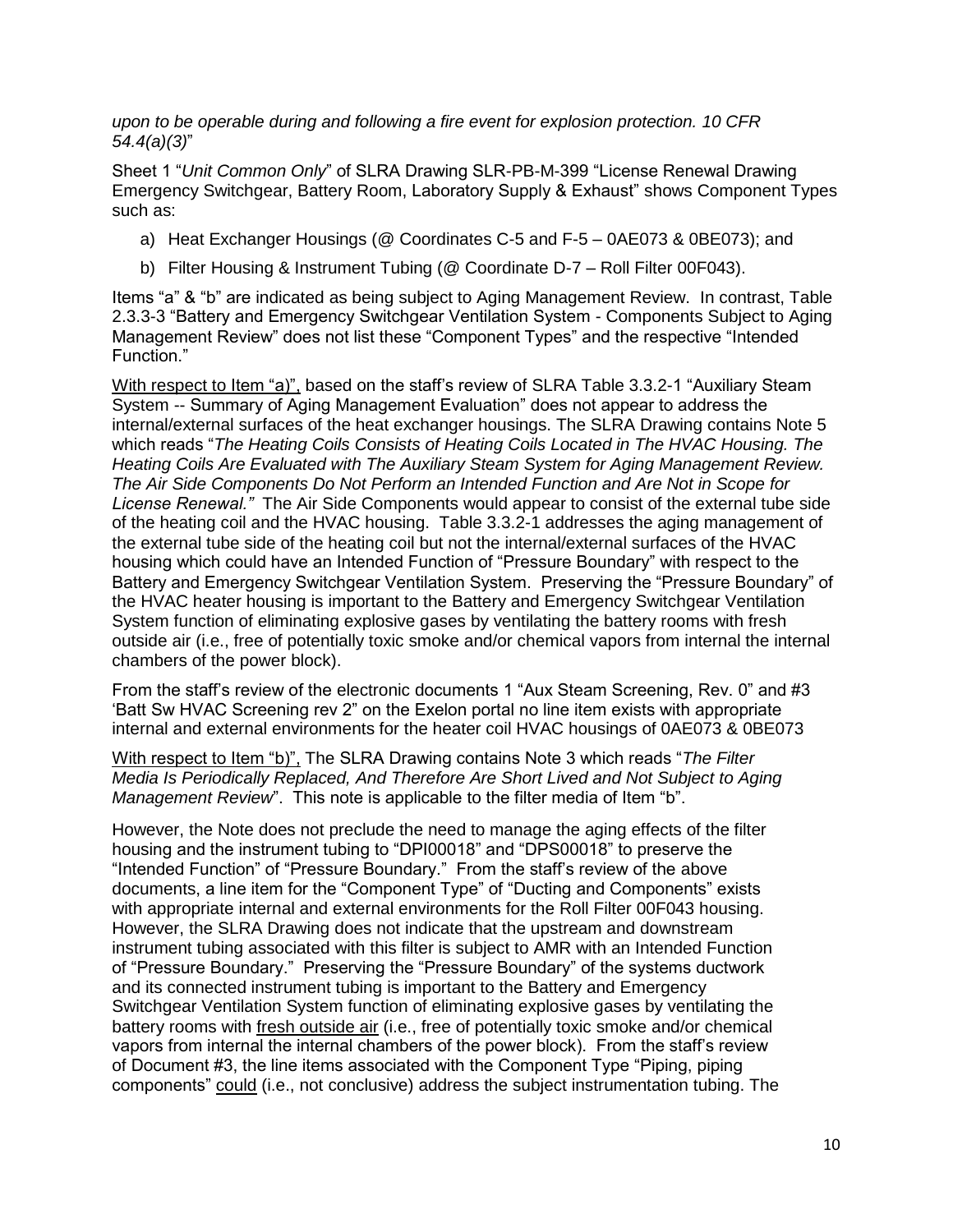instrumentation tubing also appears to perform the function of controlling rotation of the filter drums.

# Request

- a) Please identify where the SLRA addresses the aging management of the "Component Types" identified above with respect to SLRA Drawing SLR-PB-M-399, Sheet 1. If not addressed elsewhere, provide a justification for not including these heating coil HVAC housings and their associated "Environments" and "Intended Functions" in an aging management program.
- b) The staff requests clarification whether the pressure boundary integrity of the instrumentation tubing and rotation of the filter drums is necessary to ensure minimum flow requirements and the System's 10 CFR 54.4(a)(3) Fire Protection function are satisfied for the battery rooms. If so, revise the SLRA as appropriate.

# **RAI 2.3.3.3-2**

# Issue

Sheet 4 "*Unit 2, 3 & Common Only*" of SLRA Drawing SLR-PB-M-399 "License Renewal Drawing Emergency Switchgear, Battery Room, Laboratory Supply & Exhaust" indicates that the Control Room Roof (Coord. G-1) and Radwaste Building Roof (Coord. B-3) ventilation exhaust hoods as not being subject to Aging Management Review (AMR).

In apparent conflict, both SLRA Section 2.3.3.3 and PBAPS UFSAR Section 10.14.3.1 "Emergency Switchgear and Battery Rooms" indicate that both exhaust hoods are located on the radwaste building roof.

These exhaust hoods shelter the ventilation exhaust ductwork from the Unit 2 & Unit 3 Battery Rooms and the Emergency Switchgear Rooms, respectively, which may be necessary to prevent blockage that would interfere with the temperature control and combustible gas control intended functions of the system. The staff notes that neither exhaust hood is shown as being subject to AMR on the SLRA Drawing. The staff notes that for the "Intended Function" of "Pressure Boundary" and the Component Type "Ducting and Components" as contained in SLRA Table 3.3.2-3 "Battery and Emergency Switchgear Ventilation System - Summary of Aging Management Evaluation", there is an external environment [i.e., Air – Outdoor (External)] for "Galvanized Steel" that correlates to a roof top environment. In addition, the staff notes that "Peach Bottom Atomic Power Station, Units 2 and 3 Screening Report, Document #3 "Battery and Emergency Switchgear Ventilation System", Revision No. 2" on the portal, does contain line items for the "Ducting and Components" pertaining to "*Exhaust hood on R/W Bldg roof per M-447*."

## Request

Please provide additional clarity to SLRA and UFSAR. Please affirm that the SLRA addresses the aging management of both Exhaust Hoods as identified above on SLRA Drawing SLR-PB-M-399, Sheet 4. If both Exhaust Hoods are not addressed in SLRA Table 3.3.2-3 or elsewhere, provide a justification for not including both Exhaust Hoods and their associated "Environment(s)" in an aging management program.

**5d. Control Room Ventilation System (SLRA Section 2.3.3.7)**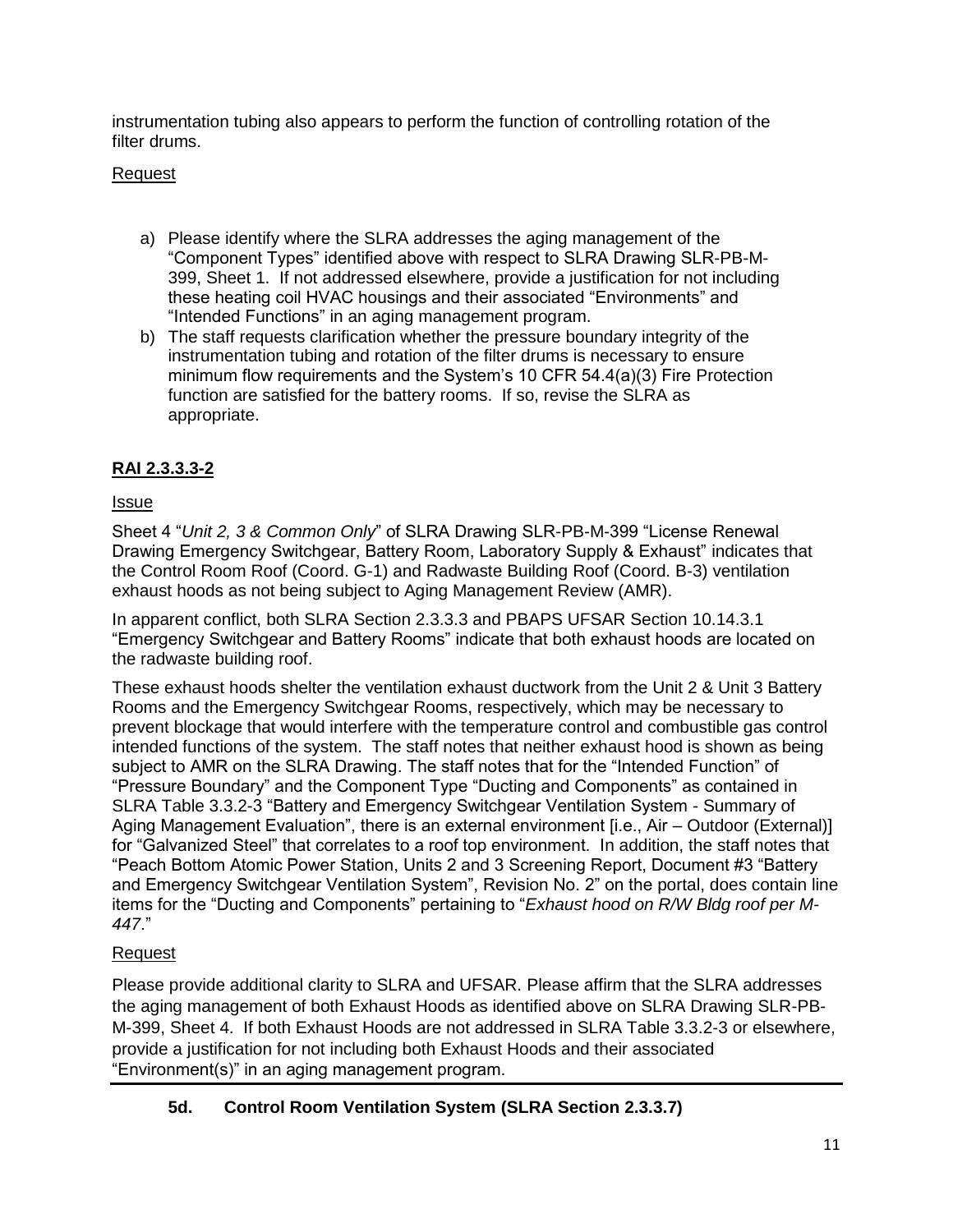## **RAI 2.3.3.7-1**

### Issue

Sheet 1 "*For Common Only*" of SLRA Drawing SLR-PB-M-384 "License Renewal Drawing Control Room HVAC" shows the "Component Type" Heat Exchanger (i.e. HVAC) Housing (@ Coordinates D-7 – 0AE068).

Based on the staff's review, Table 3.3.2-1 "Auxiliary Steam System -- Summary of Aging Management Evaluation" does not address the internal/external surfaces of the heat exchanger housing. The SLRA Drawing contains Note 4 which reads "*The Control Room Fresh Air Supply Preheat Coil Consists of Heating Coils Located in The HVAC Housing. The Heating Coils Are Evaluated with The Auxiliary Steam System for Aging Management Review. The Air Side Components Do Not Perform an Intended Function and Are Not in Scope for License Renewal*." The Air Side Components would appear to consist of the external tube side of the heating coil and the HVAC housing. Table 3.3.2-1 addresses the aging management of the external tube side of the heating coil but not the internal /external surfaces of the HVAC housing which appears to have an Intended Function of "Pressure Boundary" with respect to the Control Room Ventilation System. The staff notes that the internal environment upstream and downstream sections of HVAC ducting for 0AE068 would operate at below atmospheric pressure and the ductwork maintains a pressure boundary function. Similarly, the air side of the 0AE068 heater housing would have an internal environment that operates at below atmospheric pressure and maintains a pressure boundary function. Due to this, the aging effects of the heater housing need to be managed during the period of extended plant operations, so as not to create a leakage bypass path around safety related radiation elements RE-070A/B/C/D and thereby impact assumed design basis accident system response times.

### Request

Please identify where the SLRA addresses the aging management of the "Component Type" Heat Exchanger Housing identified above for SLRA Drawing SLR-PB-M-384, Sheet 1. If not addressed elsewhere, provide a justification for not including these "Component Types" and their associated "Environments" in an aging management program.

## **RAI 2.3.3.7-2**

### Issues:

- a) Sheet 3 "Unit 2, 3 & Common" of SLRA Drawing SLR-PB-M-384 "License Renewal Drawing Control Room HVAC" shows Control Room Ventilation ducts that penetrate the Control Room Envelope (CRE) Boundary but not subject to Aging Management Review. Similarly, the instrument tubing "Open to the Control Room" to "PE-00636" (@ from Coordinates D-5 to C-5) is not indicated as subject to Aging Management Review. It appears that these ducts and in-line components [e.g. filter housings (Coord. C-3), cooling coil housings (Coord. C-3), fan housings (Coord. C-4)] and instrument tubing represent extensions of the CRE Boundary "Pressure Boundary."
- b) The staff notes that SLRA Section 2.4.4.20 "Turbine Building and Main Control Room Complex" neither addresses the issue of the CRE nor how the aging management of the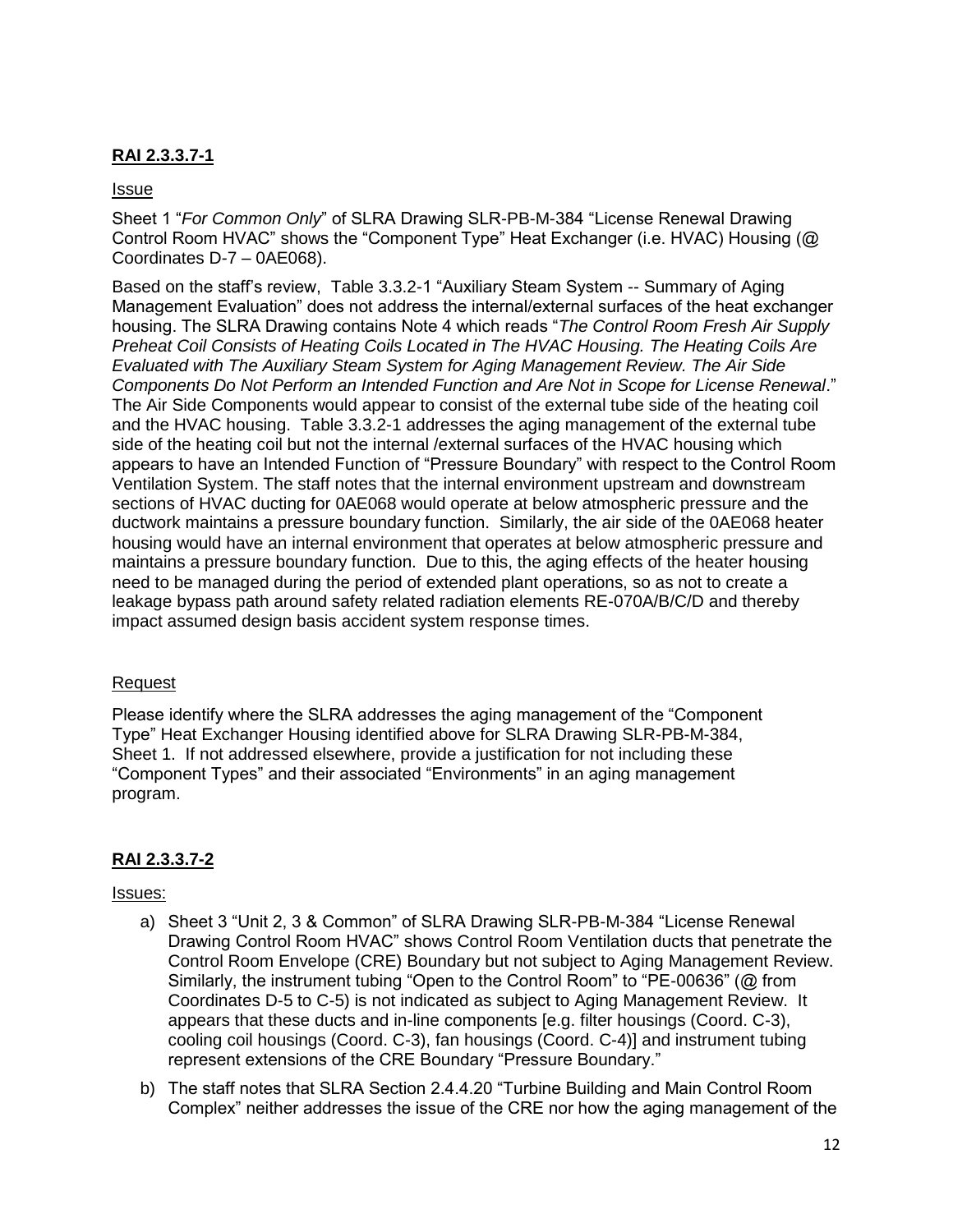structural components that comprise the CRE were specifically and comprehensively identified in the SLRA. Section 2.4.4.20 reads in part"

Components not included in the evaluation boundary of the Turbine Building and Main Control Room Complex are roofing, roof hatches, roof downspout drains, component supports, electrical enclosures (conduit, cable trays, cabinets, enclosures, racks, frames and panels for electrical equipment and instrumentation), the building cranes, other miscellaneous cranes and hoists, hazard barriers (doors, dampers, fire rated barriers and enclosures, fire proofing material, penetration seals and sleeves, walls and slabs), and ventilation dampers. Roofing, penetration seals, doors and other seals are evaluated with the Hazard Barriers and Elastomers commodity group. Louvers, vents, roof scuttles, platforms, hatches, and other miscellaneous steel are evaluated with the Miscellaneous Steel commodity group. Roof downspouts drains are evaluated with the Plant Equipment and Floor Drain license renewal system, and discharge to the storm drain system. Component Supports are evaluated in the Component Supports commodity group. Conduit, cable trays, cabinets, enclosures, racks, frames and panels for electrical equipment and instrumentation are evaluated in the Electrical and Instrumentation Enclosures and Raceways commodity group. The building crane and other miscellaneous cranes and hoists are evaluated with the Cranes and Hoists System. Fire barriers (doors, dampers, fire rated enclosures, fire proofing material, penetration seals, fire barrier function of walls and slabs) are evaluated with the Fire Protection System.

### Request

- a) Please identify where the SLRA addresses the aging management of the "Component Types" identified above on SLRA Drawing SLR-PB-M-384, Sheet 3. If not addressed elsewhere, provide a justification for not including these "Component Types" and their associated "Environments" in an aging management program.
- b) Based in the apparent exclusion of CRE ductwork and instrument tubing of the Control Room Ventilation System during the development of the SLRA; the staff requests that the applicant demonstrate that appropriate consideration for all the structural components that comprise the CRE has been given per the requirements of 10 CFR 54.4(a) and 54.21(a).

## **RAI 2.3.3.7-3**

#### Issue

Sheet 3 "For Unit 2, 3 & Common" of SLRA Drawing SLR-PB-M-384 "License Renewal Drawing Control Room HVAC" at Coordinate H-2 indicates the "Control Rm. Ventilation Reheat Coil 00E072" as subject to AMR in support 10 CFR 54.4(a)(2) for structural support or spatial interaction.

The SLRA Drawing contains Note 5 which reads "*The Control Room Reheat Coil Consists of Heating Coils Located in The HVAC Housing. The Heating Coils Are Evaluated with The Auxiliary Steam System for Aging Management Review. The Air Side Components Do Not Perform an Intended Function and Are Not in Scope for License Renewal*."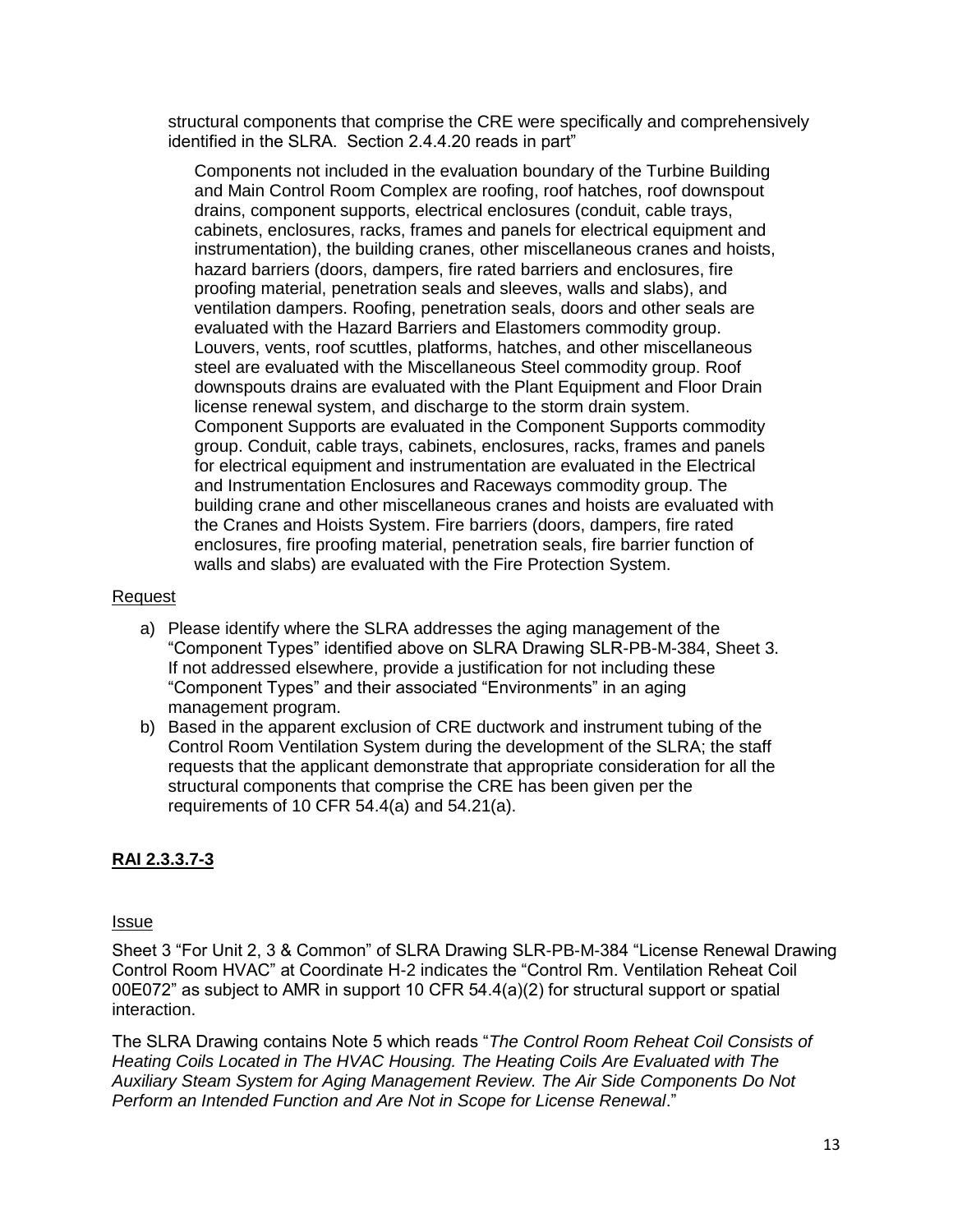The Air Side Components would appear to consist of the external tube side of the heating coil and the HVAC housing. Based on the staff's review, Table 3.3.2-1 "Auxiliary Steam System -- Summary of Aging Management Evaluation" does not address the internal/external surfaces of the heat exchanger housing. Table 3.3.2-1 addresses the aging management of the external tube side of the heating coil but not the internal/external surfaces of the HVAC housing which would have an Intended Function of "Pressure Boundary" with respect to the Control Room Ventilation System.

The staff notes that the internal environment upstream and downstream sections of HVAC ducting for 00E072 would operate at above atmospheric pressure and the ductwork maintains a pressure boundary function. Similarly, the air side of heating coil 00E072's housing would have an internal environment that operates at above atmospheric pressure and maintains a pressure boundary function. Due to this, the aging effects of the heating coil housing need to be managed during the period of extended plant operations, so as not to create a leakage path that diverts radiologically filtered supply air from the Control Room Envelope (CRE). The age-related degradation of the heating coil's housing cannot be allowed to negate the assumed CRE design basis accident leakage rate and the integrity of the Peach Bottom CRE Habitability Program (i.e., Technical Specification 5.5.13 "Control Room Envelope Habitability Program").

## Request

Please identify where the SLRA addresses the aging management of the air side of heating coil 00E072's housing identified above for SLRA Drawing SLR-PB-M-384, Sheet 3. If not addressed elsewhere, provide a justification for not including this housing and its associated "Environment" in an aging management program.

## **5e Pump Structure Ventilation System (SLRA 2.3.3.22)**

## **RAI 2.3.3.22-1**

### Issue

Sheet 1 "Unit 2 & 3" of SLRA Drawing SLR-PB-M-392 "License Renewal Drawing Miscellaneous Buildings Ventilation Flow Diagram" does not show the Component Type "Bird Screens" with its Intended Function of "Filter."

Typically associated with Outside Air Intake Louvers are pest control screens (e.g. "Bird Screens) to prevent wild life from interfering with each ventilation system's operability. The staff notes that both component types "Bird Screens" or "Louvers" appeared in LRA Table 2.3.3-11 "Component Groups Requiring Aging Management Review Pump Structure Ventilation System" dated June 2001. From the staff's review of the "Peach Bottom Atomic Power Station, Units 2 and 3 Screening Report, Pump Structure Ventilation System, Revision No. 0" on the portal there is no evidence that this "Filter" function of the "Bird Screens" has been addressed. In contrast to the LRA, the aging management of the Component Type "Louvers" has been moved to SLRA Section 2.4.12 "Miscellaneous Steel" under the umbrella of "*Louvers, vents, roof scuttles, platforms, hatches, and other miscellaneous steel are evaluated with the Miscellaneous Steel commodity group*." Neither Table 3.5.2-12 "Miscellaneous Steel Summary of Aging Management Evaluation" nor its associated notes provides an explanation for the disappearance of the "Component Type" "Bird Screens."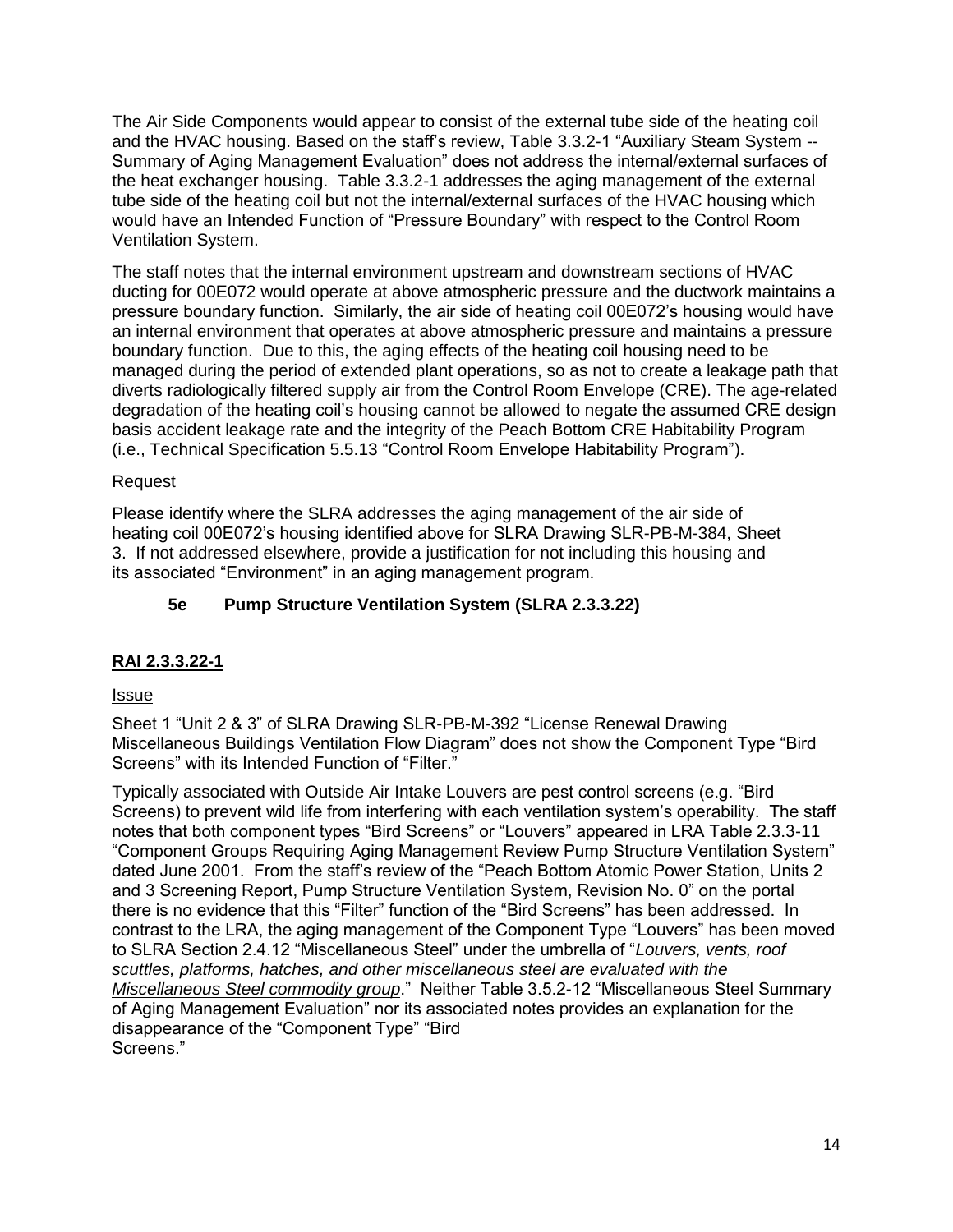While not "Noted" on the SLRA Drawing, the staff requires affirmation that "Bird Screens," with an "Intended Function" of "Filter" were appropriately considered during the Scoping and Screening review.

## Request

Please identify where the SLRA addresses the aging management of the "Component Type" "Bird Screens" identified above with respect to SLRA Drawing SLR-PB-M-392, Sheet 1. If not addressed elsewhere, provide a justification for not including this "Component Type" and its associated "Environment" and "Intended Function" in an aging management program.

# **6. SLRA B.2.1.42 Metal Enclosed Bus**

## Regulatory Basis:

Section 54.21(a)(1) of 10 CFR requires the applicant to identify and list those structures and components subject to an aging management review. Section 54.21(a)(3) of 10 CFR requires the applicant to demonstrate that the effects of aging for structures and components within the scope of license renewal and subject to an AMR pursuant to 10 CFR 54.21(a)(1) will be adequately managed so that the intended function(s) will be maintained consistent with the current licensing basis for the period of extended operation. As described in SRP-SLR, an applicant may demonstrate compliance with 10 CFR 54.21(a)(3) by referencing the GALL-SLR Report, and when evaluation of the matter in the GALL-SLR Report applies to the plant. Section 54.21(d) of 10 CFR requires an FSAR supplement to include a summary description of the programs and activities for managing the effects of aging.

# **RAI B.2.1.42-1**

## Background:

SLRA Section B.2.1.42, "Metal Enclosed Bus," addressed the new metal enclosed bus program as consistent with GALL-SLR Report AMP XI.E4, "Metal Enclosed Bus." Per this GALL-SLR Report AMP, accessible gaskets, boots, and sealants are inspected for surface cracking, crazing, scuffing, dimensional change (e.g., ballooning and necking), shrinkage, discoloration, hardening, loss of strength, or loss of material due to elastomer degradation that could permit water or foreign debris to enter the bus. For segments that are considered inaccessible due to close proximity to walls, ducts, cable trays, equipment or other structural elements, the applicant demonstrates that the inspections and testing of the accessible sections along with alternative analysis, inspection, test, or plant operating experience will continue to maintain all the components consistent with the current licensing basis.

SLRA Section B.2.1.42 stated that there will be no aging management performed for elastomers since PBAPS metal enclosed bus structures do not use gaskets, boots and sealants. SLRA Table 3.6.1 item 3.6.1-011 cited lack of elastomers in bus enclosures. Similarly, the proposed UFSAR supplement in SLRA section A.2.1.42, did not include any aging management activities for elastomers. The NRC staff reviewed the AMP basis document PB-PBD-AMP-XI.E4 and noted that this document also excluded elastomers from this program.

The NRC staff reviewed metal enclosed bus arrangement drawings and discussed with Exelon whether gaskets, sealants, or similar elastomeric material are employed in the enclosure joints